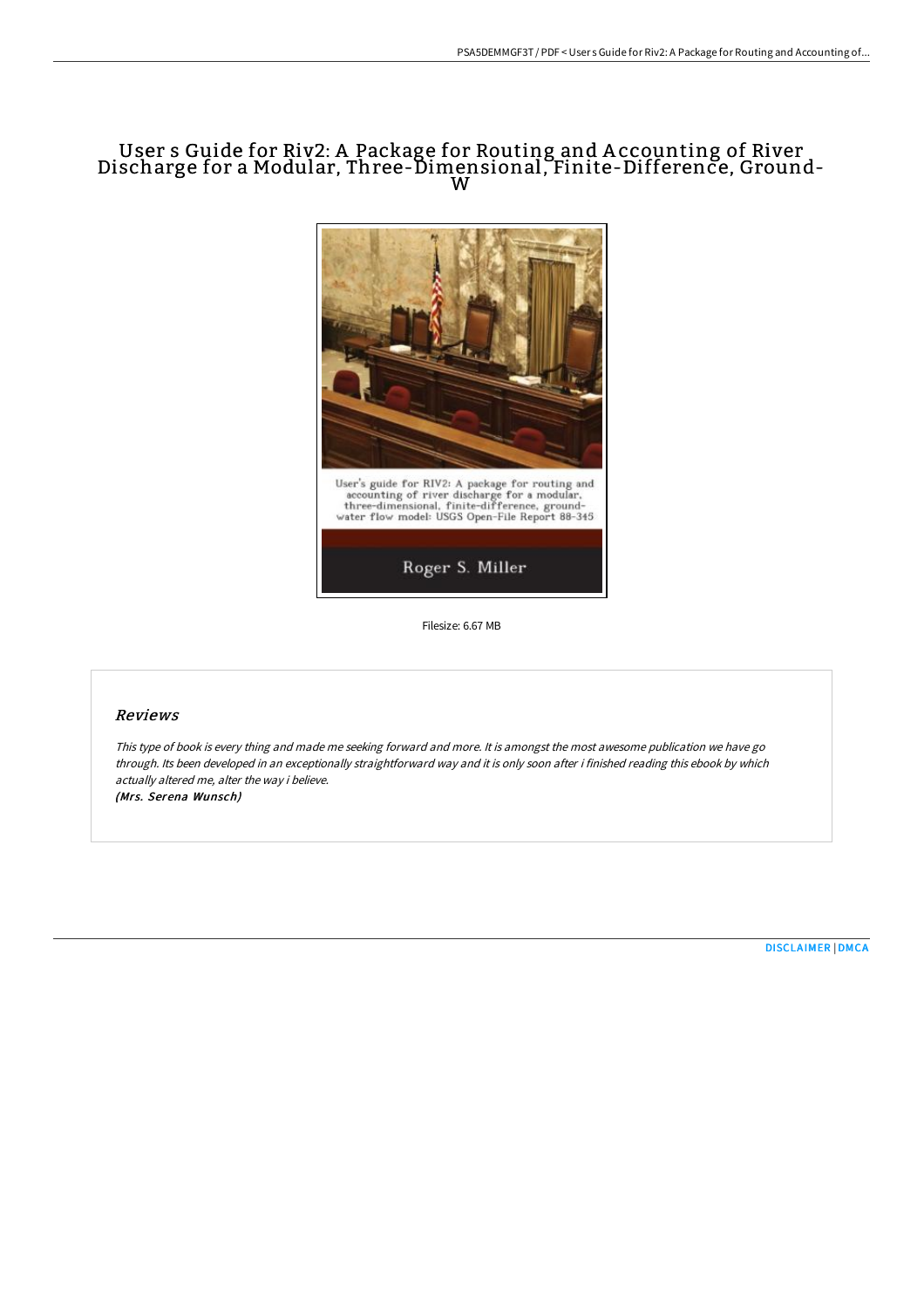## USER S GUIDE FOR RIV2: A PACKAGE FOR ROUTING AND ACCOUNTING OF RIVER DISCHARGE FOR A MODULAR, THREE-DIMENSIONAL, FINITE-DIFFERENCE, GROUND- W



To download User s Guide for Riv2: A Package for Routing and Accounting of River Discharge for a Modular, Three-Dimensional, Finite-Difference, Ground- W PDF, remember to follow the button beneath and save the file or have access to other information that are relevant to USER S GUIDE FOR RIV2: A PACKAGE FOR ROUTING AND ACCOUNTING OF RIVER DISCHARGE FOR A MODULAR, THREE-DIMENSIONAL, FINITE-DIFFERENCE, GROUND- W ebook.

Bibliogov, United States, 2013. Paperback. Book Condition: New. 246 x 189 mm. Language: English . Brand New Book \*\*\*\*\* Print on Demand \*\*\*\*\*.RIV2 is a package for the U.S. Geological Survey s modular, three-dimensional, finite-difference, groundwater flow model developed by M. G. McDonald and A. W. Harbaugh that simulates river-discharge routing. RIV2 replaces RIVI, the original river package used in the model. RIV2 preserves the basic logic of RIV1, but better represents river-discharge routing. The main features of RIV2 are (1) The river system is divided into reaches and simulated river discharge is routed from one node to the next. (2) Inflow (river discharge) entering the upstream end of a reach can be specified. (3) More than one river can be represented at one node and rivers can cross, as when representing a siphon. (4) The quantity of leakage to or from the aquifer at a given node is proportional to the hydraulic-head diEerence between that specified for the river and that calculated for the aquifer. Also, the quantity of leakage to the aquifer at any node can be limited by the user and, within this limit, the maximum leakage to the aquifer is the discharge available in the river. This feature allows for the simulation of intermittent rivers and drains that have no discharge routed to their upstream reaches. (5) An accounting of river discharge is maintained. Neither stage-discharge relations nor storage in the river or river banks is simulated.

B Read User s Guide for Riv2: A Package for Routing and Accounting of River Discharge for a Modular, Three-Dimensional, [Finite-Difference,](http://digilib.live/user-s-guide-for-riv2-a-package-for-routing-and-.html) Ground- W Online

Download PDF User s Guide for Riv2: A Package for Routing and Accounting of River Discharge for a Modular, [Three-Dimensional,](http://digilib.live/user-s-guide-for-riv2-a-package-for-routing-and-.html) Finite-Difference, Ground- W